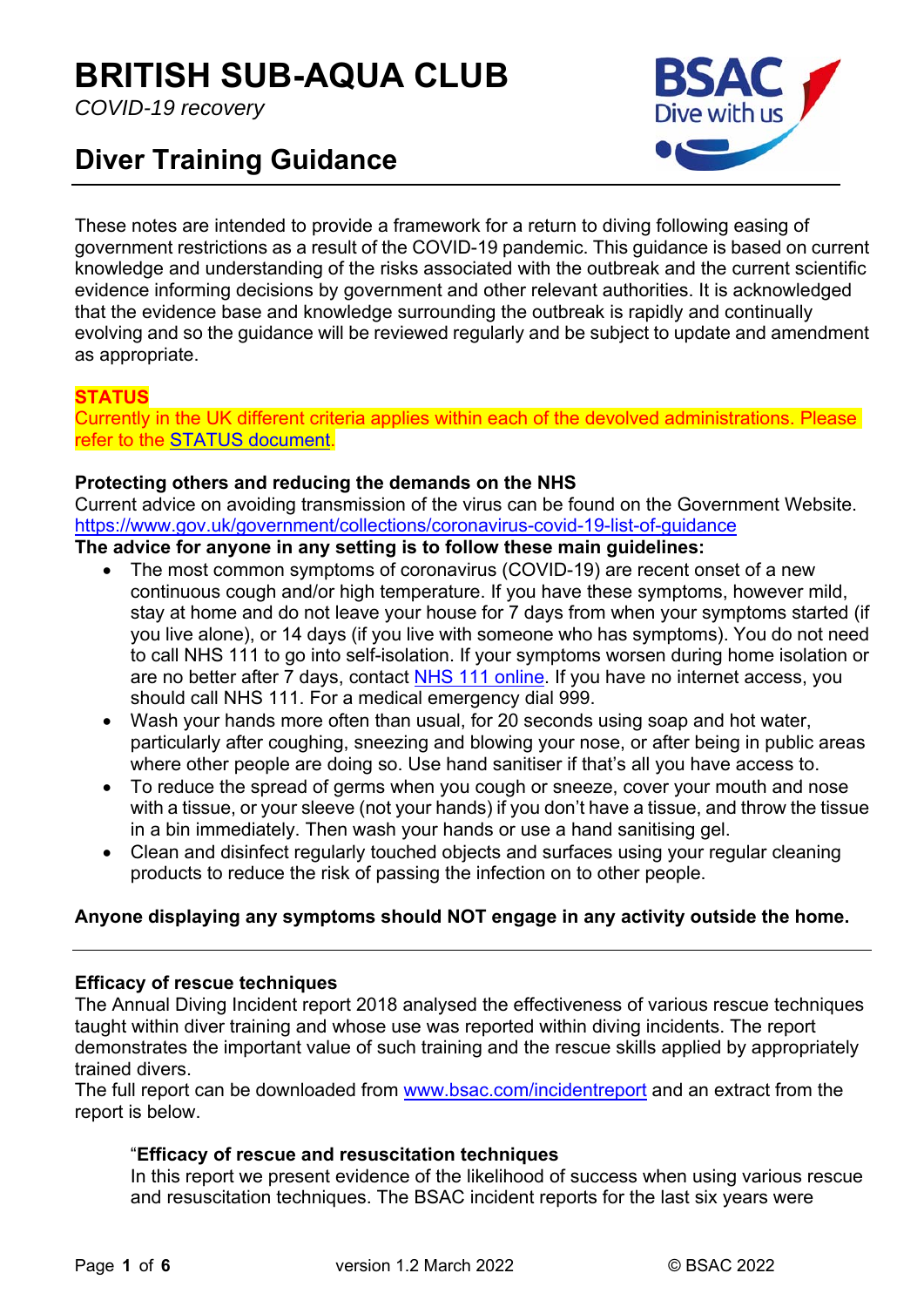interrogated for data with respect to the likelihood of success when using rescue and resuscitation techniques taught to divers. In particular we were interested in the outcome of using the alternate source (AS) technique in an out of air or free flow scenario, the controlled buoyant lift (CBL) technique to recover divers to the surface, the outcome of using CPR and oxygen-enriched CPR and the outcome of using AED defibrillators.

| <b>Technique</b>                                   | Reported<br><b>use</b> | <b>Successful</b><br>outcome <sup>3</sup> | <b>Success</b><br>rate |
|----------------------------------------------------|------------------------|-------------------------------------------|------------------------|
| <b>Alternative Air</b><br>source Used <sup>1</sup> | 133                    | 114                                       | 86%                    |
| Controlled<br><b>Buoyant Lift1</b>                 | 82                     | 64                                        | 78%                    |
| CPR <sup>1</sup>                                   | 84                     | 13                                        | 15%                    |
| Oxygen-<br>enriched CPR 1                          | 23                     | 5                                         | 23%                    |
| AED defib use 2                                    | 20                     | 6                                         | 30%                    |

Table 1. The efficacy of rescue techniques used in reported incidents

<sup>1</sup>analysis from data from 2013-2018 inclusive

<sup>2</sup>data extracted from the entire database

<sup>3</sup>successful outcome defined, for AS, as the casualty reaching surface without having to use free ascent; for CBL as the casualty reaching surface and for resuscitation techniques as the casualty regaining consciousness

In the case of alternate source technique, we analysed if the technique resulted in the return of the diver to the surface without resorting to a free ascent, the technique included all cases where a diver resorted to using their own AS or an AS provided by a buddy. The CBL technique was defined as a diver using either the casualty's buoyancy or their own buoyancy to make a controlled ascent resulting in the casualty reaching the surface. CPR, oxygen-enriched CPR and AED were defined as when the technique was used in the rescue or attempted rescue of an unresponsive casualty. Success of all of these three resuscitation techniques was defined as the recovery of the casualty to conscious and breathing.

In Table 1, evidence is presented that, where a controlled buoyant lift was used, the technique was successful at recovering the casualty to the surface in 78% of the cases and in cases where an alternate source of gas was used the technique was successful in 86% of incident reports. It is reassuring that, even when under the stress of an occurring incident the techniques taught by diving agencies to assist their buddy to the surface are successful in the majority of cases. The suspicion is that these success rates are a large underestimation of the actual success rate.

The instances, where resuscitation techniques are called upon, are significantly more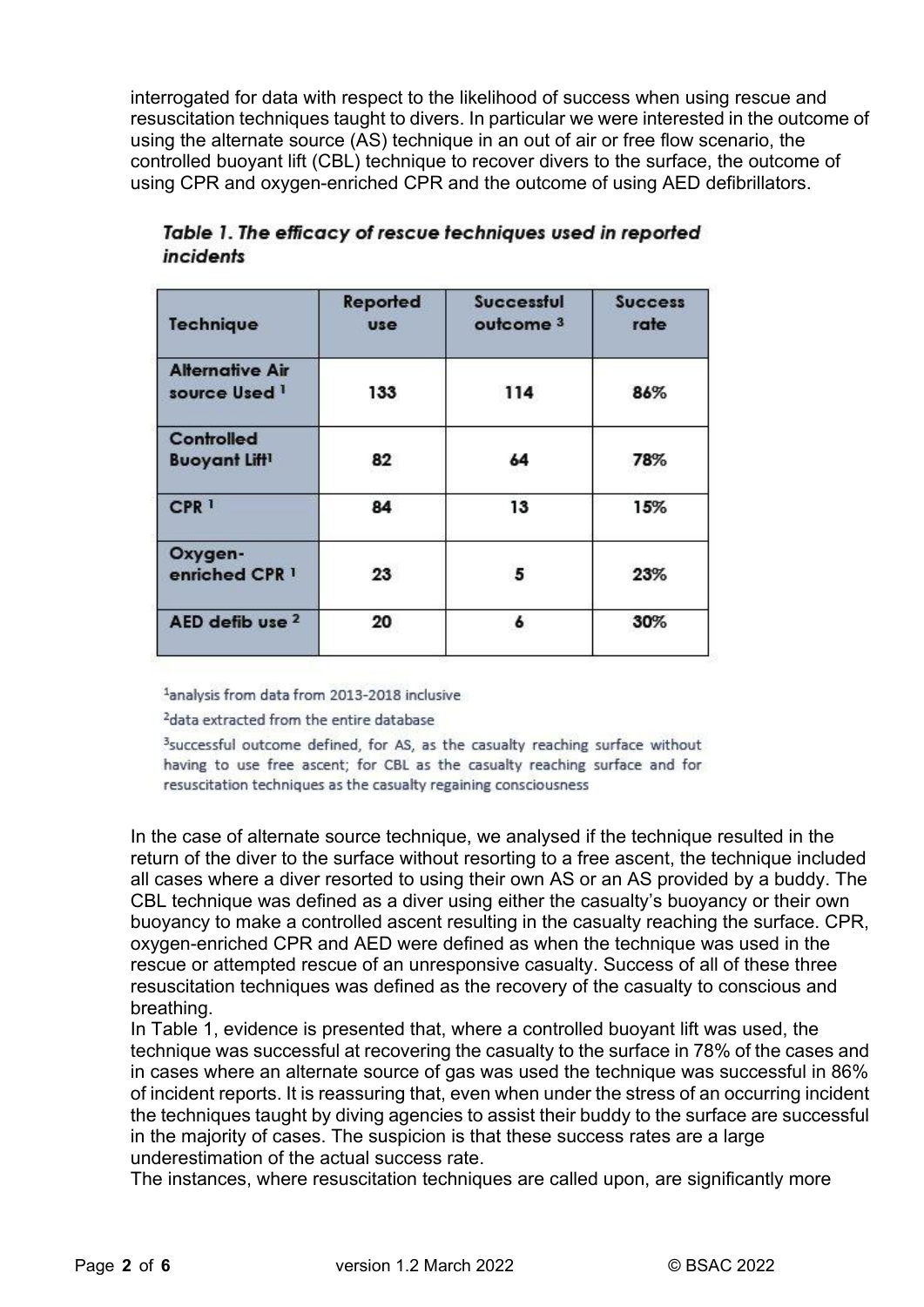serious because the casualty is by definition unresponsive and not breathing. Even in these very difficult circumstances, the evidence is that divers have successfully resuscitated casualties. The success rate is 15% for CPR and 23% for oxygen-enriched CPR; and when an AED is used the success rate is increased to 30%."

Due to the impact of the vaccination programme and continuing measures to try and control the risks associated with Covid-19 restrictions have eased. Divers do still need to consider their own personal risk and take appropriate steps to ensure their own safety and that of others they are associated with.

## **Diver Training**

During diver training some skills require close personal contact. Out of water such close personal contact may not be possible within social distancing recommendations. In water the contact is less of an issue but the sharing of breathing equipment increases the risks of transmission of the virus.

## **Dry runs and equipment checks**

In order to minimise risks associated with close proximity during dry runs of techniques the following advice could be considered:

- On land dry runs without full scuba– for compass, distance line etc. either maintain an appropriate distance or ensure all participants are wearing suitable PPE (see separate guidance)
- For equipment practice use full equipment and conduct the dry run in shallow, standing depth, water in order to ease weight of equipment. Participants should wear their diving mask and breathe from their regulator. Instructor should use 'You watch me' and other teaching signals rather than talking.
- Surface skills teaching Participants should wear their diving mask and breathe from their regulator. Instructor should use 'You watch me' and other teaching signals rather than talking.

## **Alternate Source (AS)**

An out of gas (OOG) situation underwater is a life threatening concern. All divers are trained to deal with such situations both for themselves and to assist a buddy. BSAC preferred method of teaching is for an OOG diver to take the dedicated AS (or be presented it by their buddy) and the buddy to retain their own primary regulator. Consequently Alternate Source (AS) techniques do not require the sharing of a single regulator.

Divers should plan to be as self-sufficient as possible to deal with such situations in line with their training. A diver carrying their own fully redundant gas supply and trained and practiced in is use is a sensible precaution.

Self-sufficiency does not remove the need to be able to provide a gas supply to an OOG buddy and consistent with 'Safe Diving' every diver should have an AS available, capable of being provided to a buddy. Such an AS should be dedicated to use by a buddy and not breathed from by the diver themselves.

The established training for AS is for an Instructor to demonstrate the taking of an AS from a student and switching to it, repeating with a second student and then allowing the students to practice the skill with each other's AS. In order to avoid any risk transmission of the virus only one person should use any regulator.

On a dry run:

- In standing depth water as detailed above
- Instructor can demonstrate location, removal and presentation of AS but NOT exchange and breathe from the students AS.
- Regulator switch can be demonstrated if necessary by instructor showing use of purge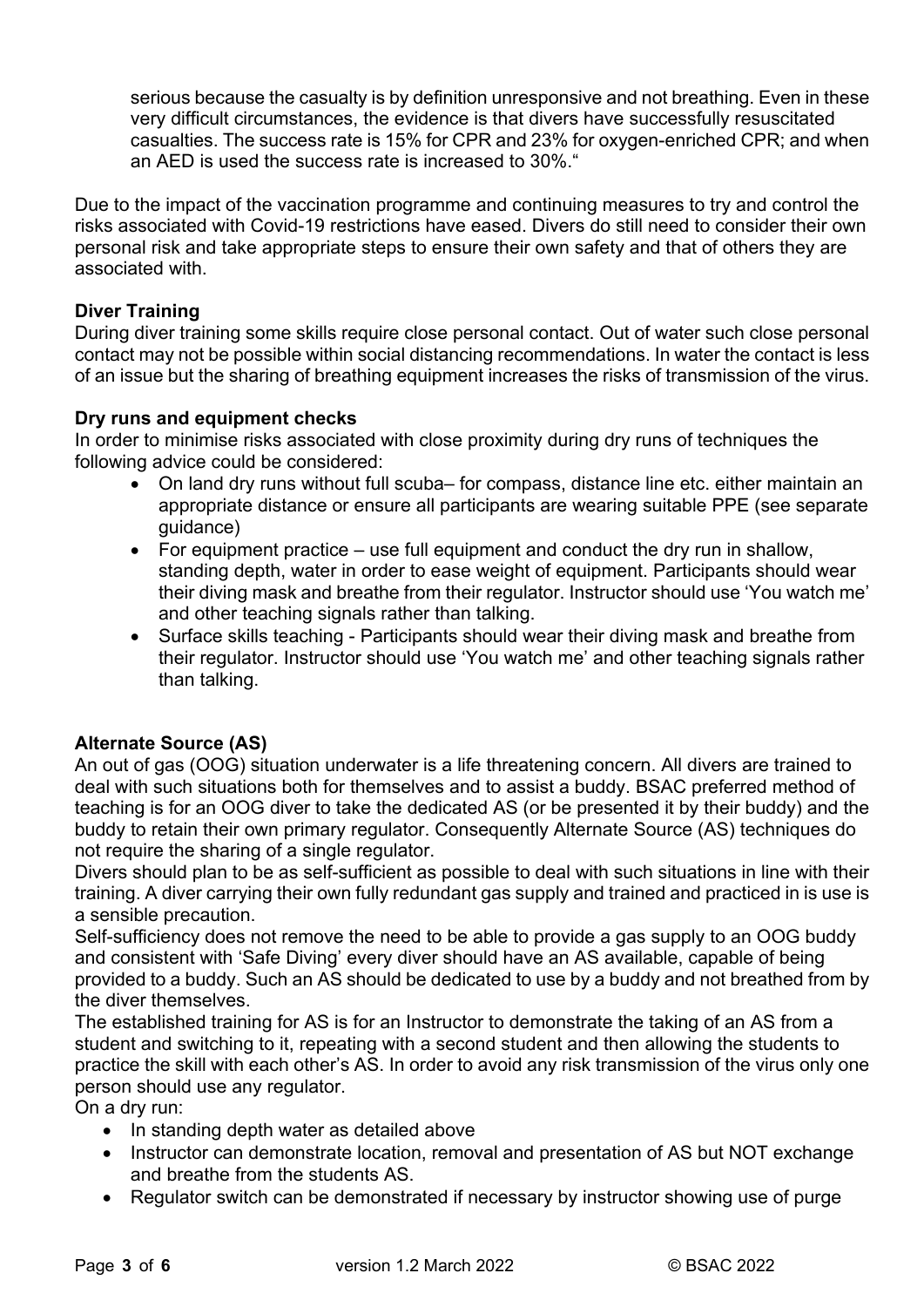rather than switching regulators

In water:

- Instructor demonstrates location, removal and presentation of AS but NOT exchange and breathe from the students AS.
- Regulator switch can be demonstrated if necessary by instructor showing use of purge rather than switching regulators
- Horizontal swim and ascent positioning can be demonstrated by Instructor following previous steps and maintaining grip but continuing to breathe from own regulator, whilst holding student AS
- Students practice whilst breathing from each other's AS

Intervention:

Instructors own AS should not have been breathed from during the training session and so can still be donated during any need for intervention.

## **Rescue Breaths**

In the event of a serious incident whilst diving/snorkelling the ability to provide initial in-water rescue breaths can be a significant contributor to a successful rescue. The training for this skill remains an essential training requirement for qualifications beyond entry level.

During the ongoing government imposed restrictions aimed at controlling the spread of the virus and minimising the risk to individuals, the conduct of training for in-water Rescue Breaths presents a low probability but potentially high impact risk of transmission. Consequently, it is currently considered unacceptable to carry out this training and assessment unless safety measures as indicated below can be put in place.

It is hoped that as the virus is brought under control and effective safety measures, such as a vaccine, become available that a return to full training activity can be achieved safely. In the meantime students can complete their training using the options detailed below.

The following guidance provides appropriate alternatives providing all involved (instructors, students and assistants) are fully informed and aware of the risks of the virus and agree to take part.

## **Alternative methods**

Initial rescue breath training should have been completed on land using a CPR manikin in order to introduce and refine the techniques in a controlled and consistent manner. The more practice with such manikins that can be gained the more effective any training for in-water rescue breaths will be.

Options are:

- Use of simulated techniques
- Use of dedicated in-water rescue manikins
- Use of simulated casualty from the same household

Instructors can access the full details for each option at https://www.bsac.com/document/diver-training-guidance/

## **CPR**

Situations where CPR is required in a diving environment in the UK are rare but do occur averaging no more than 20 per year. BSAC Incident report analysis in 2018 demonstrated the efficacy of rescue efforts including in-water rescue breaths, CPR, Oxygen enriched RB and AED use. www.bsac.com/incidentreport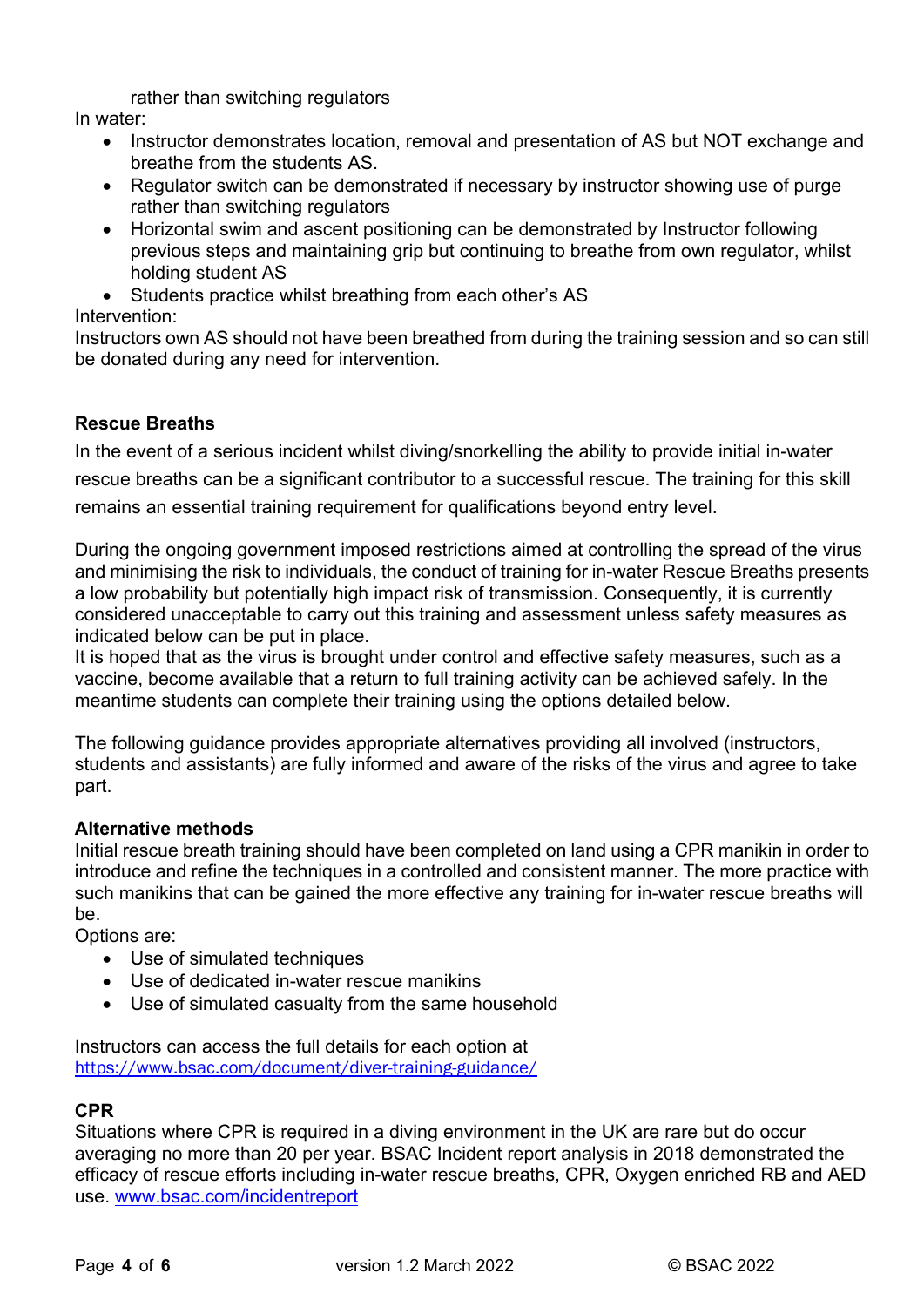Any member of a dive party trained in the delivery of CPR should consider their own Risk Assessment should they be called upon to assist another diver requiring CPR including:

- Personal attitude to risk of infection vs saving a life?
- Available PPE
- Equipment, and personnel with skills, to provide ventilations by Bag Valve Mask (BVM)
- Assessment of likelihood to require RB inclusive CPR
- Assessment of response times for emergency services
- Availability of AED (what happens if voice prompts indicate give RB?)

CPR training on land must only be conducted with a manikin. Following Resuscitation Council UK advice normal hygiene procedures should be maintained for manikins used for RB and CPR practice. All surfaces subject to direct personal contact (chest, forehead and face) should be thoroughly cleaned using disinfectant/alcohol wipes and allowed to dry naturally between each user.

Replace and dispose of manikin lungs and airways after each training session. Clean manikin heads with an appropriate surfactant/disinfectant solution after completion of each training session and allowed to dry naturally.

## **Casualty Assessment**

The conduct of a casualty assessment is integral to the DTP at Dive Leader and above as well as forming part of Oxygen Administration and PRM training. Conduct normally involves using one student as a simulated casualty as a means of working through the assessment. During the easing of restrictions it is possible to return to the use of a person as a simulated casualty providing all participants are comfortable with doing so and appropriate precautions are taken such as wearing masks and gloves.

## **Theory training**

As restrictions are progressively lifted it may be appropriate to return to face to face teaching of theory, especially for those teaching sessions that require more class interaction and/or planning sessions. Teaching environments should be selected to ensure adequate social distancing measures and ventilation of the space are able to be maintained for the safety of all participants.

## **Sheltered water training**

Initial water based skills are gained in sheltered water. In the UK this normally entails the use of a swimming pool. The water environment represented by a well maintained swimming pool provides a degree of safety due the chemical treatment of the water, which will act to inactivate the virus. However, the challenges presented by maintaining social distancing, disinfecting and cleaning of the other infrastructure of swimming facilities may mean some delays in accessing such facilities. Training can be conducted in other locations providing they meet the definition of 'Sheltered Water' defined in the Instructor Manual:

"**Sheltered water** – This is a well-maintained swimming pool or sheltered open water which provides similar conditions, being generally less than 4m deep, with a stepped or gently shelving open bottom of firm composition, adequate visibility (minimum 5m), and free from significant water movement from either waves or currents.

Within sheltered waters, there will need to be

- Standing-depth water in between waist and chest deep allowing students to either stand comfortably, or to kneel and be fully submerged.
- Deeper water of approximately 2-4m deep."